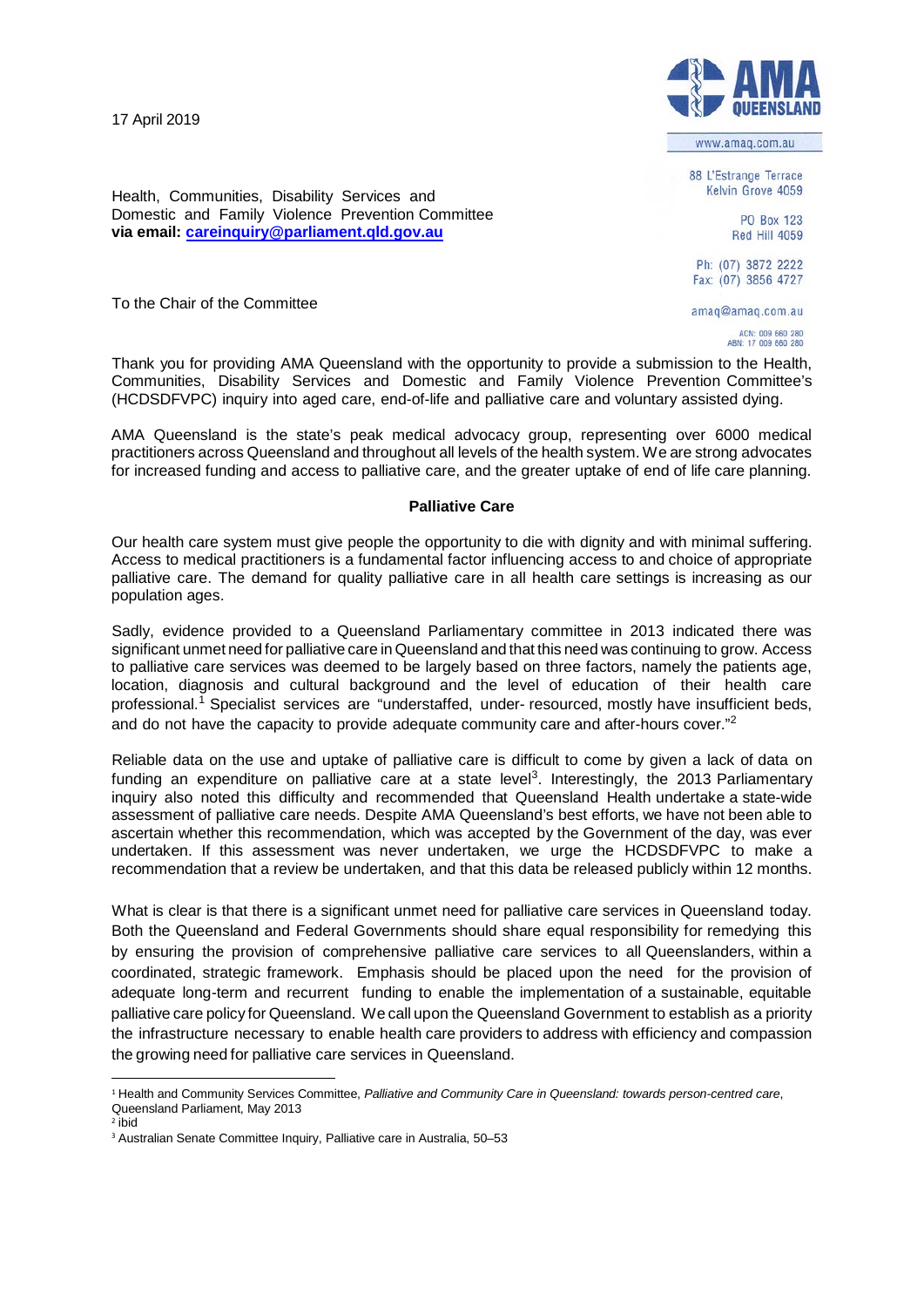AMA Queensland advocates for the provision of a variety of palliative care services to allow maximum flexibility with regard to care options, and maintains that continuity of care is pivotal to the effective management of palliative care patients. We would also like to see an understanding of the palliative care needs of patients with particular disease entities, and we uphold the need for a culturally sensitive approach to the provision of palliative care to Aboriginal and Torres Strait Islander communities and people from non-English speaking backgrounds.

AMA Queensland believes the coordination and resourcing of palliative care services in Queensland should and would be best performed by designated multi-disciplinary palliative care service units. Importantly, these units should be led by a medical practitioner as they play an instrumental role in all aspects of palliative care. Specialist doctors, including palliative care physicians, oncologists, geriatricians and general practitioners provide palliative care directly to patients. They work with nurses, allied health professionals, carers and families to plan, deliver and support patient care.

Each palliative care unit should be responsible for a specific geographic region and should coordinate and resource palliative care services within that region, based on evident need, ideally determined by means of targeted research.

These units should facilitate the implementation of community-based palliative care models, providing a training, consultation and respite resource for community and other-hospital based palliative carers within designated geographic regions, as well as each providing a domiciliary visiting team to support General Practitioners and domiciliary nurses within their designated community.

Community care should be provided by integrated teams of community-based carers, led by a welltrained, palliative care general practitioner and consisting of appropriately trained and experienced nursing, allied health and volunteer staff.

Care should be provided in the location of choice wherever possible. Within that environment, there is a place for inpatient hospice units which could be freestanding or attached to other hospital and/or community services. These units would have a supra-regional role.

Each major training hospital should be resourced to set up a highly skilled palliative care team within a specialised dedicated Palliative Care Unit. Although hospital-based, these teams should support and work within the framework of the community-based palliative care model.

AMA Queensland recognises the need for and strongly promotes specialised palliative care training and education. Access to this training and education should exist for all providers of palliative care within the medical, nursing and allied health professions, as well as within the community generally. The special training needs of volunteer palliative carers should also be taken into account.

We also support the training of a number of general practitioners to take a leading and informed role in facilitating a greater palliative care participation and commitment of their GP colleagues. These practitioners would provide an interface between other General Practitioners, domiciliary nursing and specialised palliative care services, as well as hospitals, nursing homes and other groups involved in professional care. Further, we believe as many GPs as possible should receive sufficient basic palliative care training to enable them to provide high-quality and effective care to palliative patients.

## **Palliative Care and its interface with Aged Care**

Today many patients receiving palliative care, who are too ill to live in their own homes, reside in residential aged care facilities (RACFs). Feedback from AMA Queensland's General Practitioner members indicates the medical care offered to patients who move into RACFs is fractured and difficult to access.

When a patient moves into an RACF they lose a large part of their independence, including the opportunity to visit their own GP.

GPs report that they find it extremely difficult to treat their patients in RACFs due to limited organisational support at some RACFs and poor financial incentives. Many GPs are forced to relinquish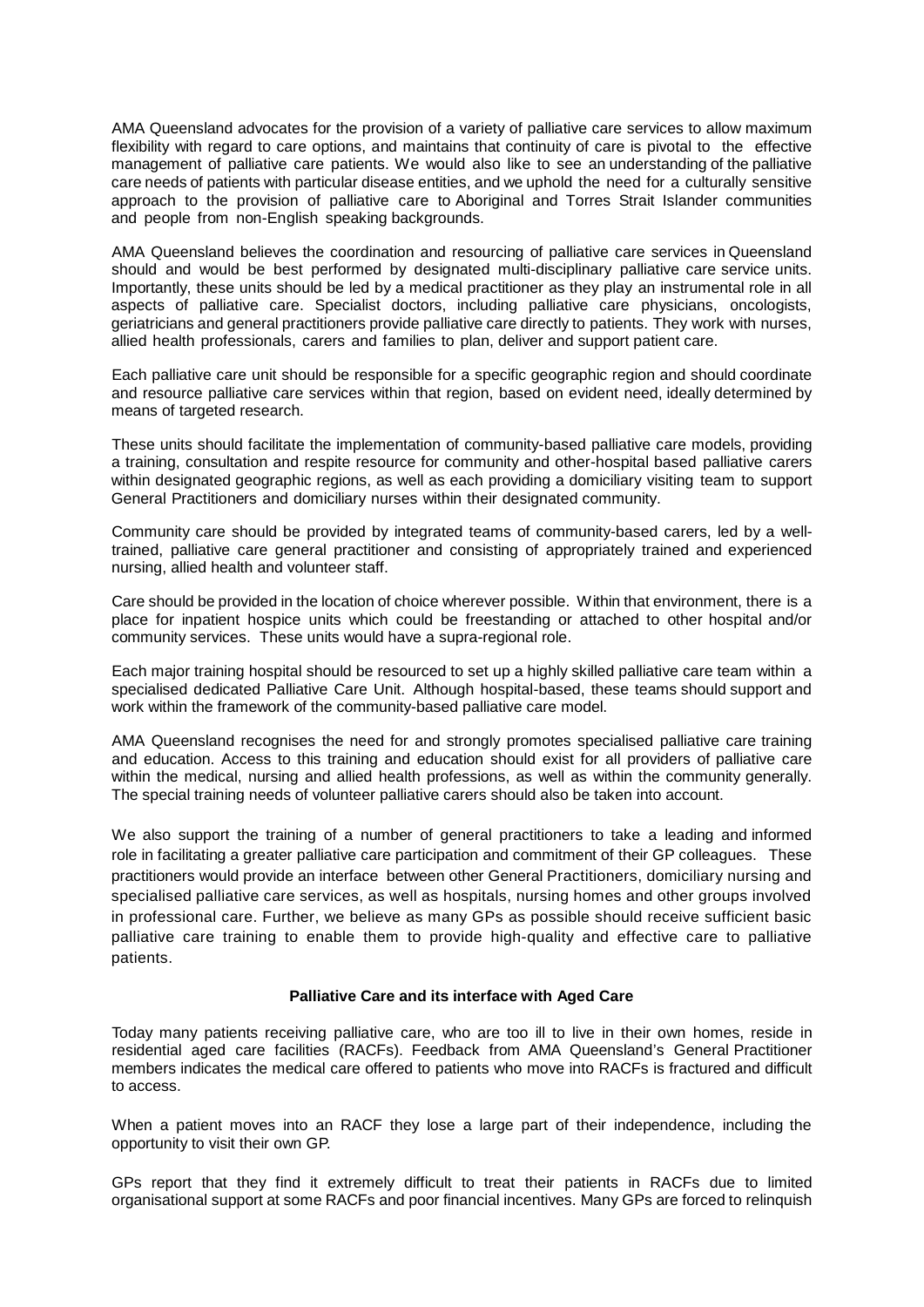giving care to these patients. Other GPs provide extra, unpaid, work to patients and their families by writing prescriptions out of hours and providing bereavement support.

This is not a sustainable model of care. GPs need to be supported to provide care to patients in RACFs. The Queensland Government should lobby the Commonwealth Government for increased Medicare payments for GPs and other allied health groups to provide palliative treatment to patients in RACFs. Increased medical treatment in RACFs is an efficient way of treating patients and will relieve pressure on acute treatment beds in hospitals.

## **End of Life Care**

Advance care planning is a vital tool in ensuring that Queenslanders receive the care that they want at the time of their choosing. Despite the importance of this planning and the concept having existed since the early 1970s, there is an extremely low uptake rate in Queensland. This is likely due to a variety of barriers such as;

- *Avoidance of acknowledging death and dying:* The predominant barrier to effective advance care planning is the societal, and cultural, stigma attached to discussions around death. Despite being a universal health outcome many of us refuse to think of our own mortality, or serious illness, until it is too late. Most individuals, including clinicians, prefer to avoid thinking and talking about death.<sup>4</sup> There can also be cultural factors, where clinicians are unsure of how to raise the topic for fear of touching on cultural taboos. Advance care plans are most effective where they are made when the principal is healthy and has capacity. 5
- *Uncertainty about when to initiate ACP discussions:* Clinicians can be unsure of when to start discussing advance care planning with patients. If the discussion is held too early it can undermine the patient's coping strategies or deter them from participating in selfmanagement activities.<sup>6</sup> Compounding this, intuitive prognostications can be inaccurate and struggle to provide clear timelines within which advance care planning can occur.<sup>7</sup> These factors can delay clinicians discussing advance care planning with patients until it's too late.
- *Uncertainty about who should initiate ACP discussions:* There also remains the issue of who should initiate the advance care planning discussion. Where there are complex comorbidities there may be several members of the treatment team that are each waiting on the other to initiate the conversation. The general practitioner, who in many cases has known the principal for the longest period, could be waiting for the specialist to raise the issue. The specialist, who is managing the condition that requires advance care plans, may feel that it is inappropriate to raise it given their comparatively limited engagement with the patient. Both clinicians may be waiting for the principal, and their family, to raise the issue. The end result is that the treating team doesn't have the vital discussion of advancing care planning before it's too late because they all believe it's more appropriate if someone else raises it. $^8$
- *Final copy of an advance care plan:* Even where a principal has made a legally valid advance care plan there are difficulties over providing the treating clinicians with a copy. While a will can be kept at a safety deposit box, to be retrieved by the executor of the estate as necessary, it is counterproductive to store an advance care plan in the same manner. Treating clinicians either have no advance care plan, where one exists, or an old or outdated care plan. These inconsistencies erode confidence in their usage as clinicians instead revert to standard clinical guidance, even if it is contrary to the wishes espoused in the inaccessible advance care plan.

<sup>4</sup> Scott, I, Mitchell, G, Reymond, E, Daly, M, *Difficult but necessary conversations – the case for advance care planning*, Med J Aust, 2013

<sup>5</sup> Advance Care Planning in palliative care: a systematic literature review of the contextual factors influencing its update 2008- 2012, p1030

<sup>6</sup> Ibid 1031

<sup>7</sup> Scott, I, Mitchell, G, Reymond, E, Daly, M, *Difficult but necessary conversations – the case for advance care planning*, Med J Aust, 2013

<sup>8</sup> Ibid.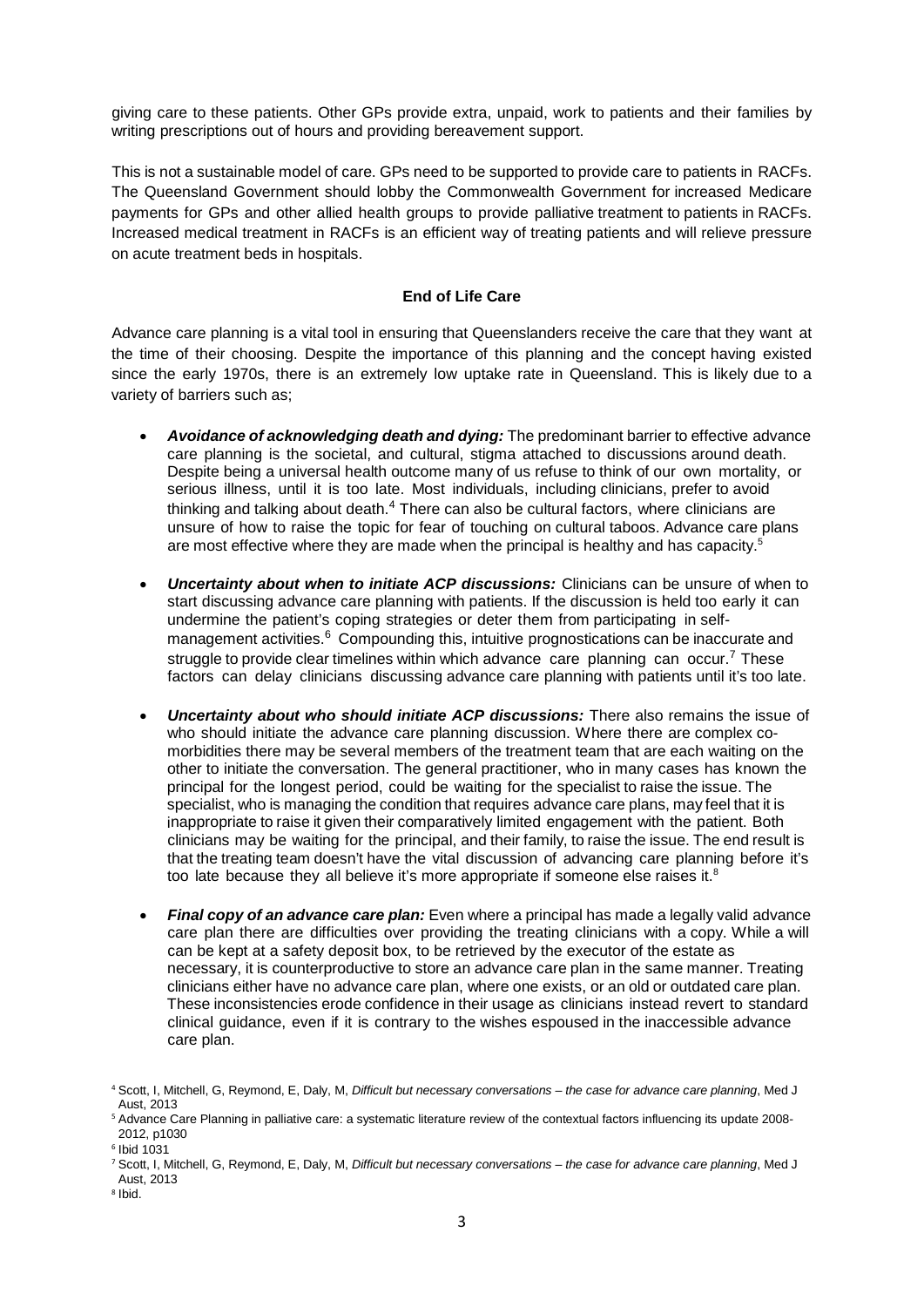Cultural considerations also present another possible barrier to full implementation of advance care planning. As a society with a plurality of cultures, a "one size fits all" approach is impossible to achieve. For instance, in Navajo culture, an important concept is "*Hozho*", which involves harmony, goodness, positive attitude and universal beauty. Negative thoughts of death and illness raised in discussions about advance care planning can potentially conflict with this philosophy. <sup>9</sup> As another example, in East Asian cultures it is widely regarded as inappropriate and wrong to talk about diagnoses of end-stage illnesses, such as cancer. And in a small descriptive study of Aboriginal people living in the Northern Territory, researchers found if information was not communicated in the "right way" through the "right story" to the "right people," the sick person could be left frightened and anxious. $^{10}$ 

Research has also shown patients of minority cultural and language backgrounds are fearful that if they complete advance care plans and advance directives in a mainstream health care context, they may be left to die in instances where further medical intervention could improve their health outcomes. Thus, they hold fears that not only might they not benefit from policies on advance care planning and advance directives but that these might actually work to their detriment.

The lack of appropriate resourcing, confusion and inconsistency that surrounds such an important concept in end-of-life planning is leading to poor outcomes for Queenslanders and their families. While studies have shown most Australians would prefer to die at home, the reality is that most will die in acute care hospitals.<sup>12 13</sup> Doctors report that too many people are entering hospitals at the end of their lives without having planned the type of care they would like to receive or discussed their preferences for quality of life with their families. Indeed, almost one quarter of intensive care beds are occupied by patients receiving potentially inappropriate care, while up to a quarter of total health budgets are spent on inpatient care during the last 18 months of life without extending overall survival or impacting on quality of life.

AMA Queensland recognises and acknowledges the hard work of other stakeholders in the space, including the Queensland Clinical Senate, in identifying the barriers to an effective end of life care sector. We believe the following measures, in broad consultation with other relevant stakeholders, are necessary to position Queensland as the national leader in end of life care planning.

*Improved Education:* To address the cultural and societal stigma with regards to death and dying the Queensland Government must invest in a public education campaign to improve health consumer literacy and knowledge about the issue. This program should endeavour to normalise discussions about advance care planning among a variety of cultural and societal groups. This should include, but not be limited to:

- An education campaign targeted directly at residents of aged and retirement homes
- An education campaign, delivered in partnership with peak representative bodies, targeted at distinct cultural groups such as the Aboriginal and Torres Strait Islander populations; and
- An education campaign to help reduce the stigma of the discussion in regional and rural centres.

To help equip clinicians with the skills and training to have these discussions the Queensland Government, in consultation with AMA Queensland, should invest in the design, piloting and roll-out of an integrated multi-disciplinary education program for clinicians, designed by clinicians, on advance care planning. This program will help ensure they are conversation ready.

<sup>12</sup> Media Release: We need to talk about dying – survey. Palliative Care Australia May 2011.

<sup>9</sup> *Culture, Ethics and Advance Care Planning*, A.H Swota[, http://goo.gl/PXc2TE](http://goo.gl/PXc2TE)

<sup>10</sup> Journal of Transcultural Nursing, *Ethics and Advance Care Planning in a Culturally Diverse Society*, Megan-Jane Johnstone and Olga

Kanitsaki, 13 July 2009[, http://goo.gl/6CGWDK](http://goo.gl/6CGWDK)

<sup>11</sup> Journal of Transcultural Nursing , *Ethics and Advance Care Planning in a Culturally Diverse Society*, Megan-Jane Johnstone and Olga Kanitsaki, 13 July 2009[, http://goo.gl/6CGWDK](http://goo.gl/6CGWDK)

[<sup>&</sup>lt;http://www.palliativecare.org.au/Portals/46/National%20Palliative%20Care%20Week%20Media%20release.pdf>](http://www.palliativecare.org.au/Portals/46/National%20Palliative%20Care%20Week%20Media%20release.pdf) Accessed 20 March 2014.

<sup>&</sup>lt;sup>13</sup> Lorna K Rosenwax, Beverley A McNamara, Kevin Murray, Rebecca J McCabe, Samar M Aoun and David C Currow. Hospital and emergency department use in the last year of life: a baseline for future modifications to end-of-life care. *Med J Aust* 2011; 194 (11): 570- 573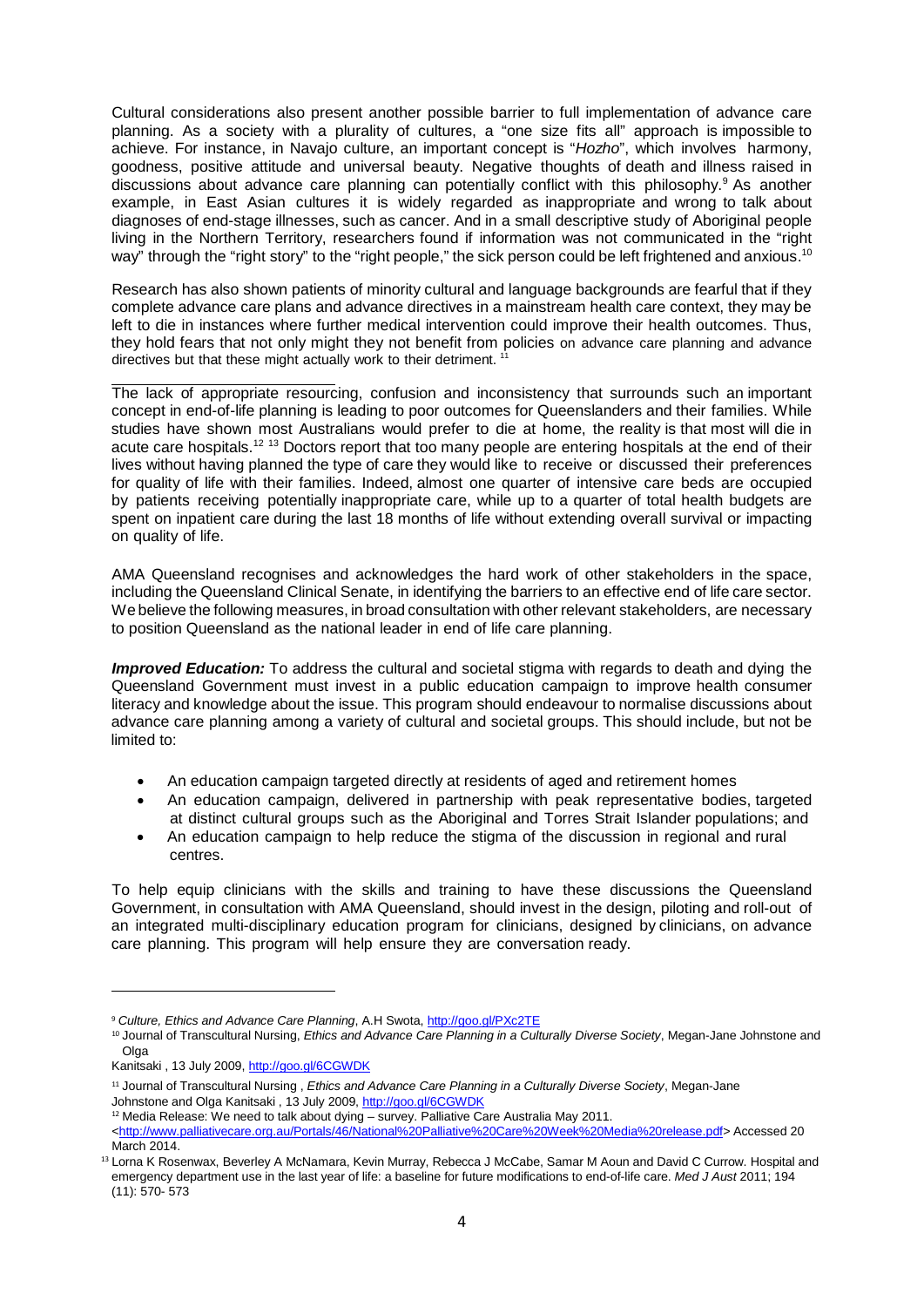*Improved Multidisciplinary Guidelines:* The Queensland Government should task Queensland Health and the Queensland Clinical Senate, to develop a comprehensive set of guidelines as to when clinicians should discuss advance care planning with their patients. The objective should be to allow clinicians to refer to a well-established set of guidelines when they initiate these discussions and to comfort their patient that these constitute professional best practice. These guidelines could focus on indicators such as number of hospitalisations within the preceding 12 months, or other certain diagnoses. This should help alleviate some of the anxiety over the appropriate time to have the conversations.

The Queensland Government should also commit to discussing, with the Federal Government, the establishment of dedicated MBS rebates to properly remunerate clinicians for taking the time to step through advance care planning with their patients. While AMA Queensland does not believe that clinicians are currently neglecting this planning for financial reasons it is important that they are appropriately compensated for having difficult conversations that can reduce the burden on the health system.

*Improved Accessibility and Reliability:* If clinicians are to use advance care plans they must have confidence that the document in front of them is the true and final record of the patient's wishes. The form must also be straight-forward enough so as to allow any principal to accurately complete an advance health directive that is simultaneously robust enough so as to provide instructions on the elements of their care that is important to them and their family. The Advance Care Directive, as utilised by Tasmania, provides a clear example of how a form can be designed that fulfils both these requirements.<sup>14</sup> Queensland's forms are, by comparison, much more complicated.<sup>15</sup> AMA Queensland strongly recommends the Queensland Government adopt a similar format to make it simpler and easier for principals to complete these forms and, ultimately, improve completion rates of Advance Care Directives.

While there is protection for clinicians from liability in those circumstances where they can't access the latest copy of the principal's advance care plan, the treatment team must be confident that they can access the final copy of the document where necessary. The Queensland Government should commit to establishing a central registry for advance care plans in Queensland: Queensland must follow the lead of Tasmania and establish a central registry for advance care plans that clinicians can quickly and easily access. This registry should be housed within the Department of Justice and Attorney-General and be accessible by hospital and health services, aged care facilities, and the broader palliative care sector. To ensure that the records within this registry are contemporaneous the Queensland Government should consider amending the *Powers of Attorney Act* 1998 (Qld) to only allow advance health directives to be legally binding once they are validly filed in the registry. This should be matched with funding to ensure the service is appropriately resourced to deal with demand effectively and efficiently.

## **Voluntary Assisted Dying**

AMA Queensland will be deciding our position on voluntary assisted dying (VAD) when the Council of AMA Queensland meets to decide the position on 17 May 2019. In particular, Council will consider whether to uphold the position reached in the AMA Federal's position statement on this issue, which states, "that doctors should not be involved in interventions that have as their primary intention the ending of a person's life. This is separate and distinct from administering treatments or other actions intended to relieve symptoms which may have a secondary consequence of hastening death."

AMA Queensland understands that we have been given an extension to submitting our formal response on VAD to the Inquiry until Monday, 20 May 2019.

<sup>&</sup>lt;sup>14</sup> Advance Care Directive for Care at End of Life (Tasmania), http://bit.ly/1Po2gcl, Accessed August, 2015

<sup>&</sup>lt;sup>15</sup> Advance Health Directive[, http://bit.ly/1N6opOn, D](http://bit.ly/1N6opOn)epartment of Justice and Attorney-General, Queensland Government, August 2015